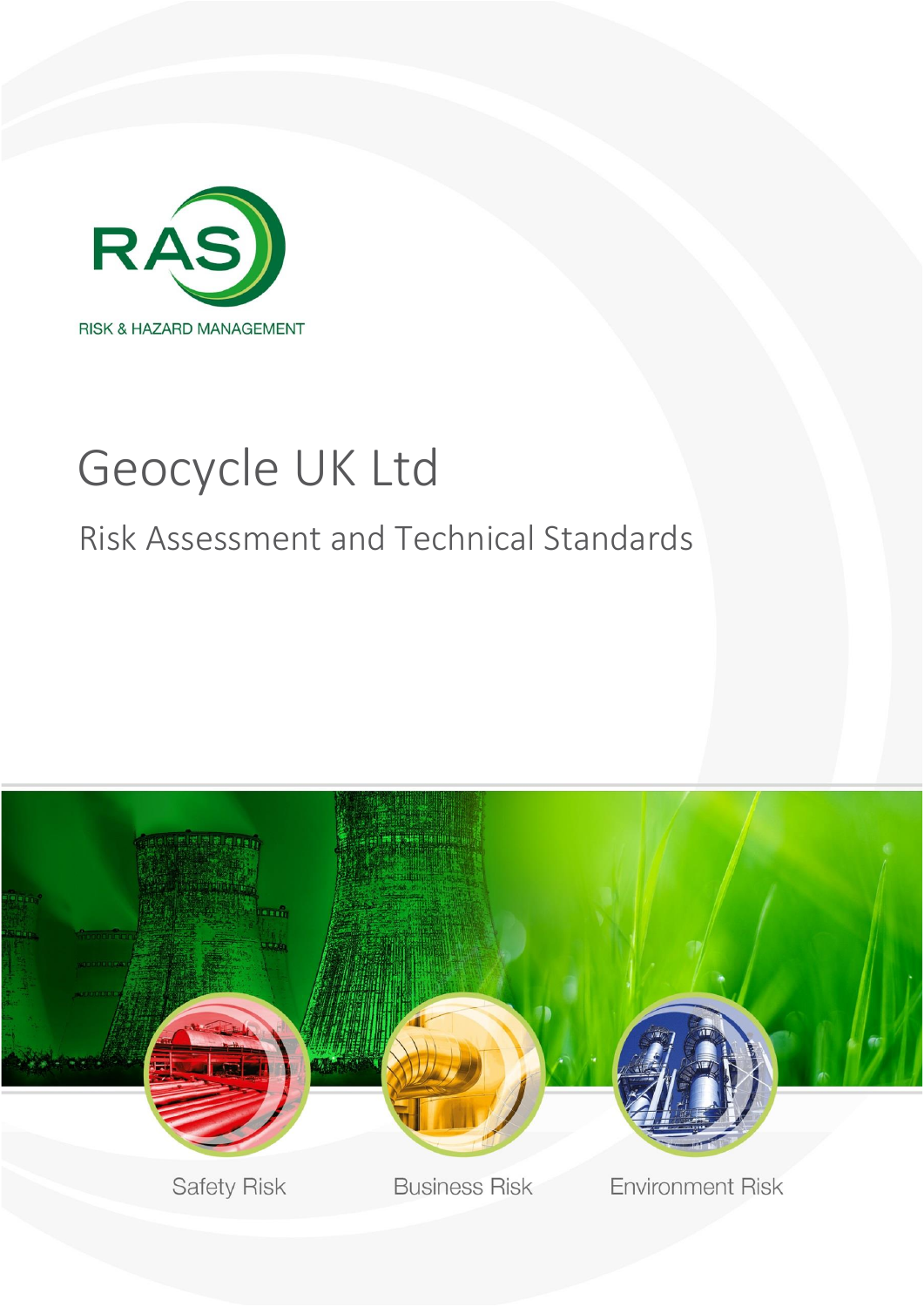#### Contents

| $\mathbf{1}$  |        |  |  |  |  |  |  |  |  |
|---------------|--------|--|--|--|--|--|--|--|--|
| $\mathcal{P}$ |        |  |  |  |  |  |  |  |  |
| 3             |        |  |  |  |  |  |  |  |  |
|               | 3.1    |  |  |  |  |  |  |  |  |
|               | 3.1.1  |  |  |  |  |  |  |  |  |
| 4             |        |  |  |  |  |  |  |  |  |
|               | 4.1    |  |  |  |  |  |  |  |  |
|               | 4.1.1  |  |  |  |  |  |  |  |  |
|               | 4.1.2  |  |  |  |  |  |  |  |  |
|               | 4.1.3  |  |  |  |  |  |  |  |  |
|               | 4.1.4  |  |  |  |  |  |  |  |  |
|               | 4.1.5  |  |  |  |  |  |  |  |  |
|               | 4.1.6  |  |  |  |  |  |  |  |  |
|               | 4.1.7  |  |  |  |  |  |  |  |  |
|               | 4.1.8  |  |  |  |  |  |  |  |  |
|               | 4.1.9  |  |  |  |  |  |  |  |  |
|               | 4.1.10 |  |  |  |  |  |  |  |  |
|               | 4.1.11 |  |  |  |  |  |  |  |  |
|               | 4.1.12 |  |  |  |  |  |  |  |  |
| 5             |        |  |  |  |  |  |  |  |  |
|               | 5.1    |  |  |  |  |  |  |  |  |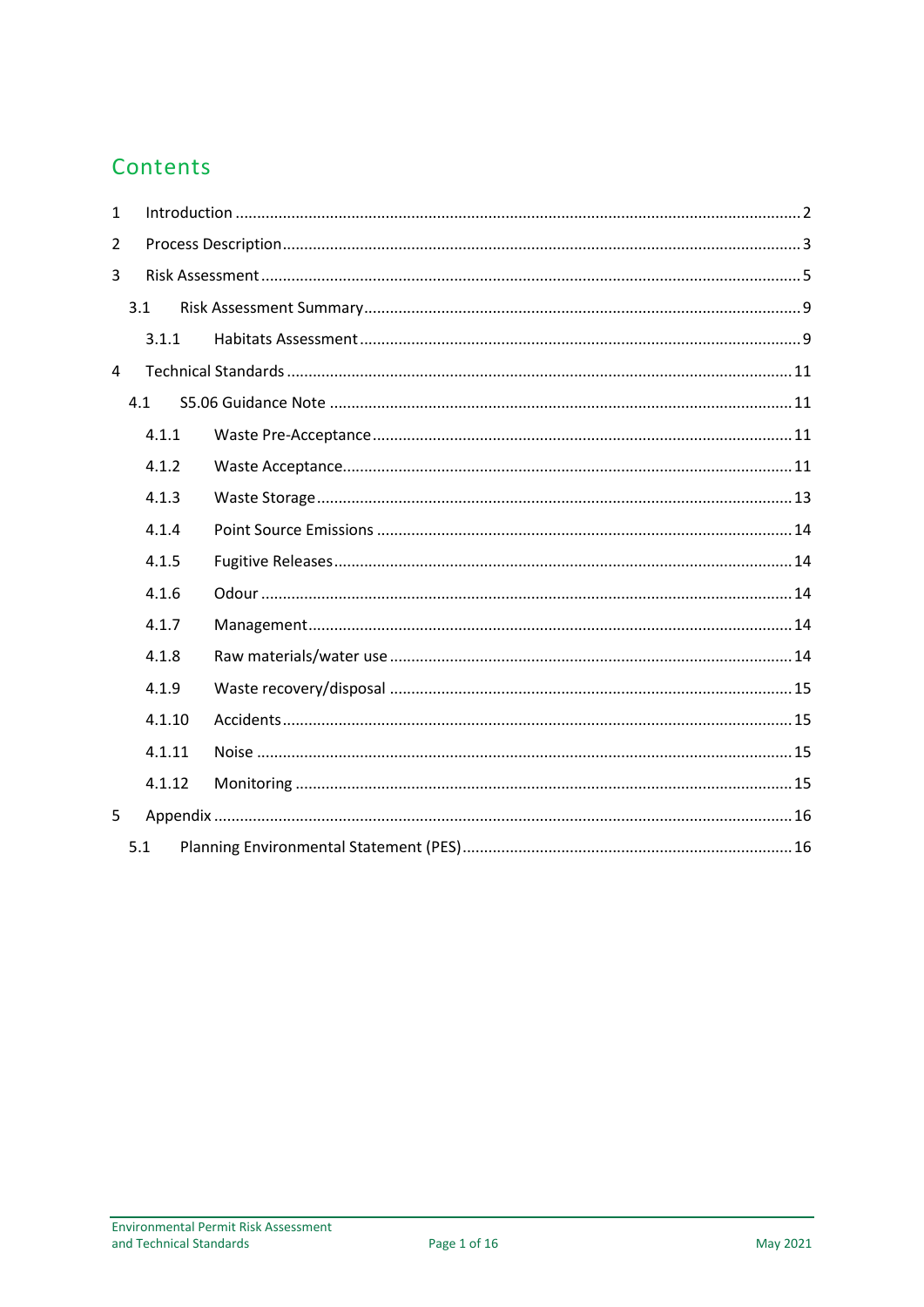# <span id="page-2-0"></span>1 Introduction

This document has been prepared as part of the application for a bespoke environmental permit for Geocycle UK Ltd.

The document contains the following information:

- Process description
- Risk assessment
- Technical Standards information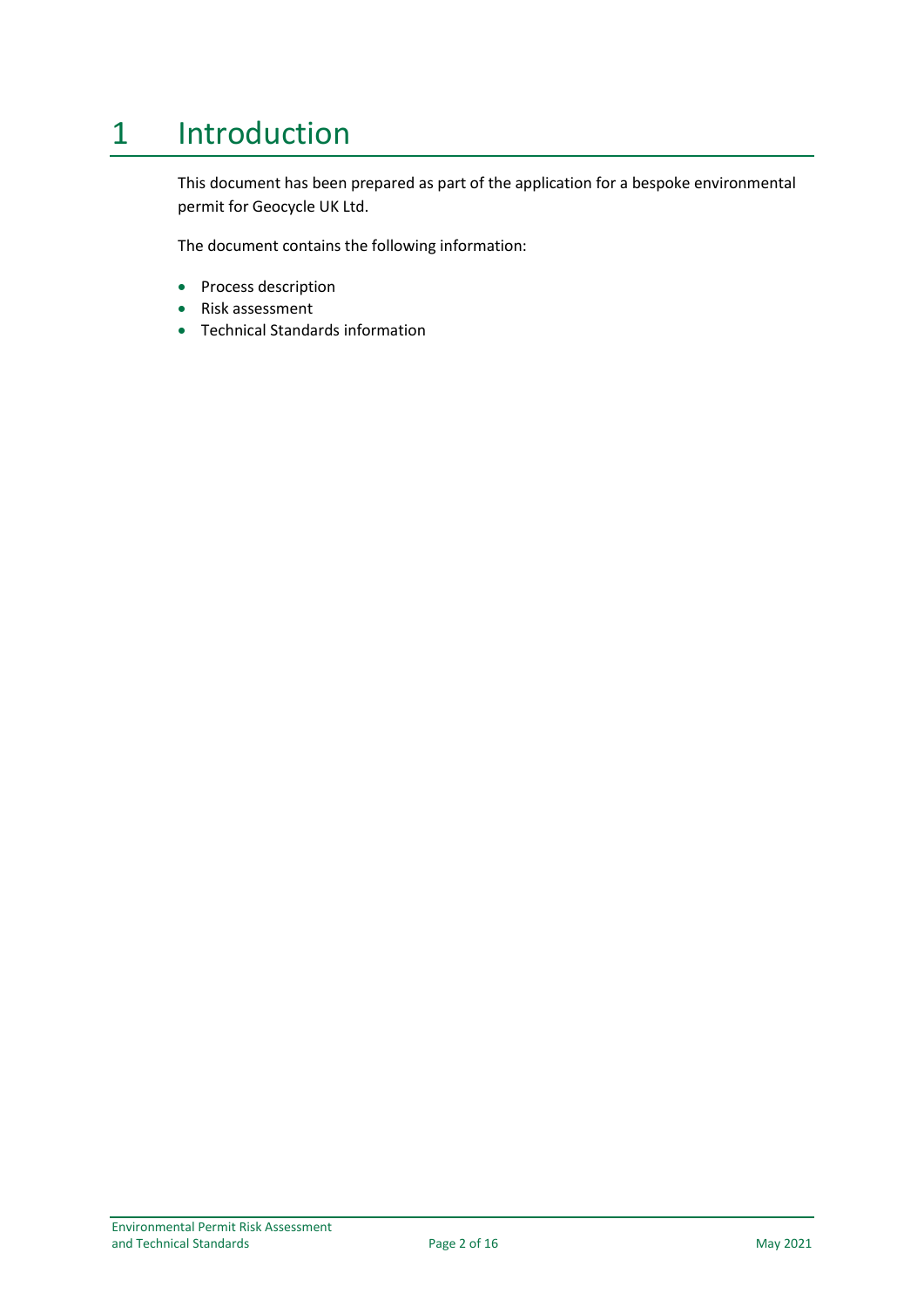# <span id="page-3-0"></span>2 Process Description

The alternative fuels platform will be receiving solid recovered fuel (SRF) and refuse derived fuel (RDF) which will be produced by a small number of reputable suppliers to a predefined specification as outlined by Geocycle UK. Whilst these sources are different, the primary feedstock will be commercial, domestic and packaging residue/waste which will go through a rigorous process to ensure it meets the high standards required by the facility. Incoming material will be subject to weekly/monthly testing by each supplier to ensure the material is consistent and therefore can be fed speedily into the cement kiln from the point of discharge.

Material will be brought onsite via truck, and weighed at a single dual-entry weighbridge. Pre-qualification processes will be in place to ensure only acceptable material is brought onsite. When the truck arrives onsite, acceptance processes will be implemented to ensure the load is fit for purpose. Once accepted, the truck will be sent to unload.

No pre-processing is required onsite, all material is brought in ready to burn.

A bridge crane operated storage hall with a storage capacity of  $3.735m<sup>3</sup>$  will be installed, with CCTV coverage of the unloading area. This equates to three days of SRF/RDF storage capacity, enabling the feed of solid alternative fuels to the Plant even over bank holiday weekends when no deliveries take place.

The storage hall will be constructed with exposed concrete to a height of 9 m, with a lifting screen truck door. Pedestrian access will be via a single galvanised steel door. Above 9 m, cladding with grey corrugated galvanised steel panels will coat the hall, with the same material in the same colour proposed for the building's roof. Vertical ventilation grids are proposed at higher levels.

The storage hall contains storage bays and areas for the unloading of SRF/RDF and their transfer to conveyor facility. A sunken storage bay at a maximum depth of 5.6m is proposed to be used for the storage of solid fuels, prior to their loading onto the internal feed hopper with screw extraction and belt weigh feeder for onward transport via conveyor.

The overhead grab crane's primary role on the new platform is to load the incoming material into the feed-hoppers. As part of this operation the crane will move and reposition material away from the tipping points (to allow other material to be tipped), to the main storage area before feeding the hoppers at a feed rate set by the cement kiln. Whilst this will naturally see some material streams be stockpiled together, the intention is not for them to be actively mixed together. Material will also not be treated onsite.

The purpose of the conveyor feed is to enable the direct and efficient transfer of solid fuels from the proposed SRF/RDF Storage Hall across the public highway and directly into the preheater tower.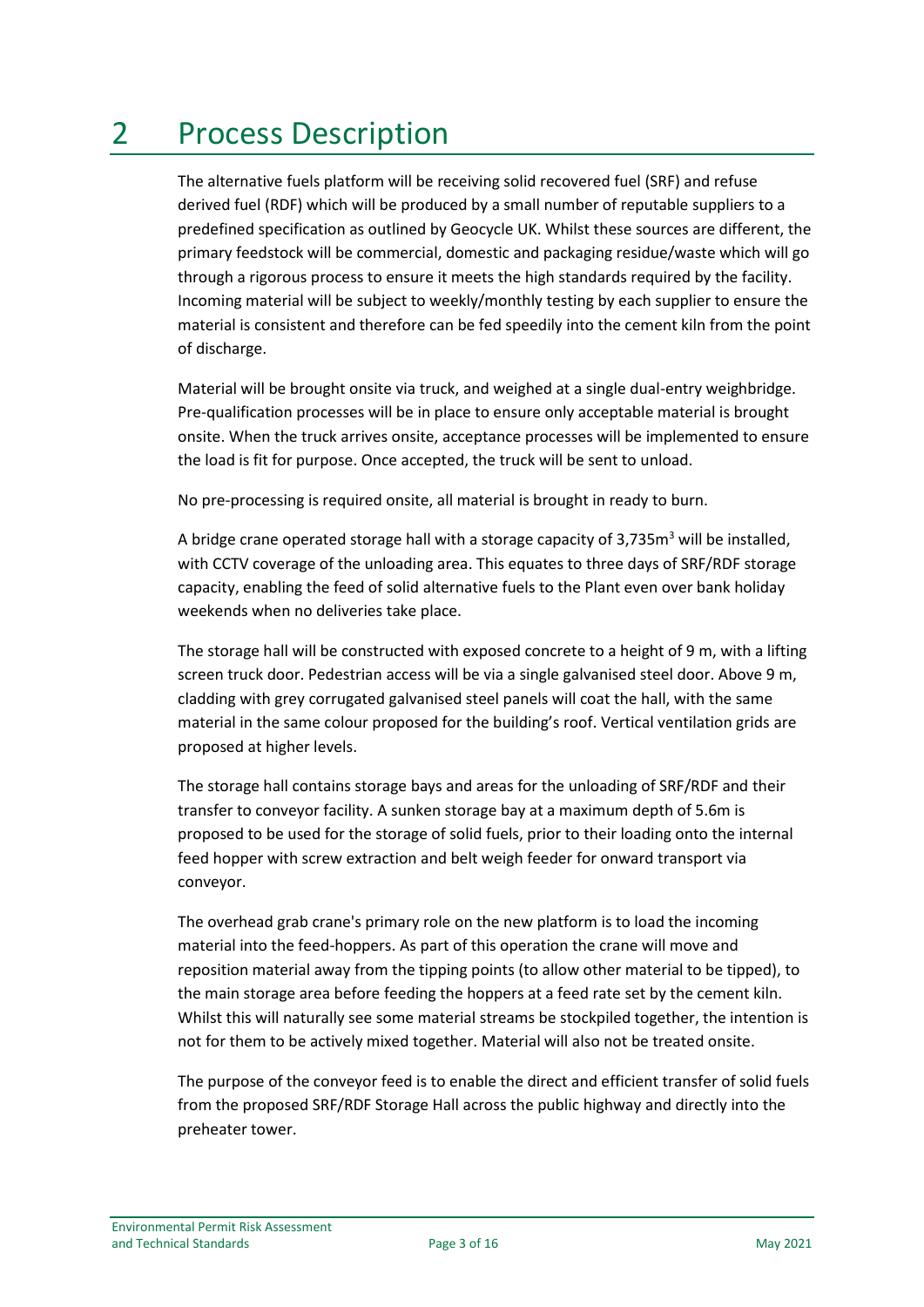The conveyor to be used will be enclosed within cladding to minimise the visual, dust and noise impacts of transporting solid alternative fuels over Earlsway at height. Two steel towers are proposed to support the conveyor, from which suspension cables will uphold the feed. The total length of the external feed is 79m.

An air floating belt conveyor is proposed to be utilised, which will result in a completely closed system that is dust-free and spill-free. The air floating conveyor has a low power consumption and low noise levels, with fans mounted at ground level to aid the transport of solid fuels at an 18° angle.

In case of a feed rate of 15 t/h, this means 11 cycles per hour. Basically every 5.5 minutes the crane needs to move one bucket into the feed hopper or in total over 22 minutes during one hour the crane is occupied to supply the feed hoppers. As a consequence, it is 38 minute or 15 cycles available for infeed (truck reception), which means roughly a load of a truck (15 x 1.4 = 21 t). At nominal feed rate the crane can unload each hour one truck and at the same time feed the feed hoppers. Assuming that 19 trucks arrive on a weekday, one every hour, then the crane is fully busy with infeed/outfeed during 19 hours. While for the remaining 5 hours, it has basically every hour 38 minute free time available for storage management.

As the bridge crane needs to stop while trucks are off-loading, two truck unloading points are chosen. This also allows the overlapping unloading of two trucks simultaneously.

The SRF/RDF feed system is proposed to be constructed with the capacity to store and feed on average 70,000 tonnes per annum with a peak throughput of 85,000 tonnes per annum.

The material is fed to an airlock screw that provides the airlock on one end and feeding at the other. After the airlock the feed chute feeds the material to a cross screw to the precalciner. A redundant and heat resistant double shut-off gate is automatically and power-fail-safe closing in case of emergency or kiln upset condition.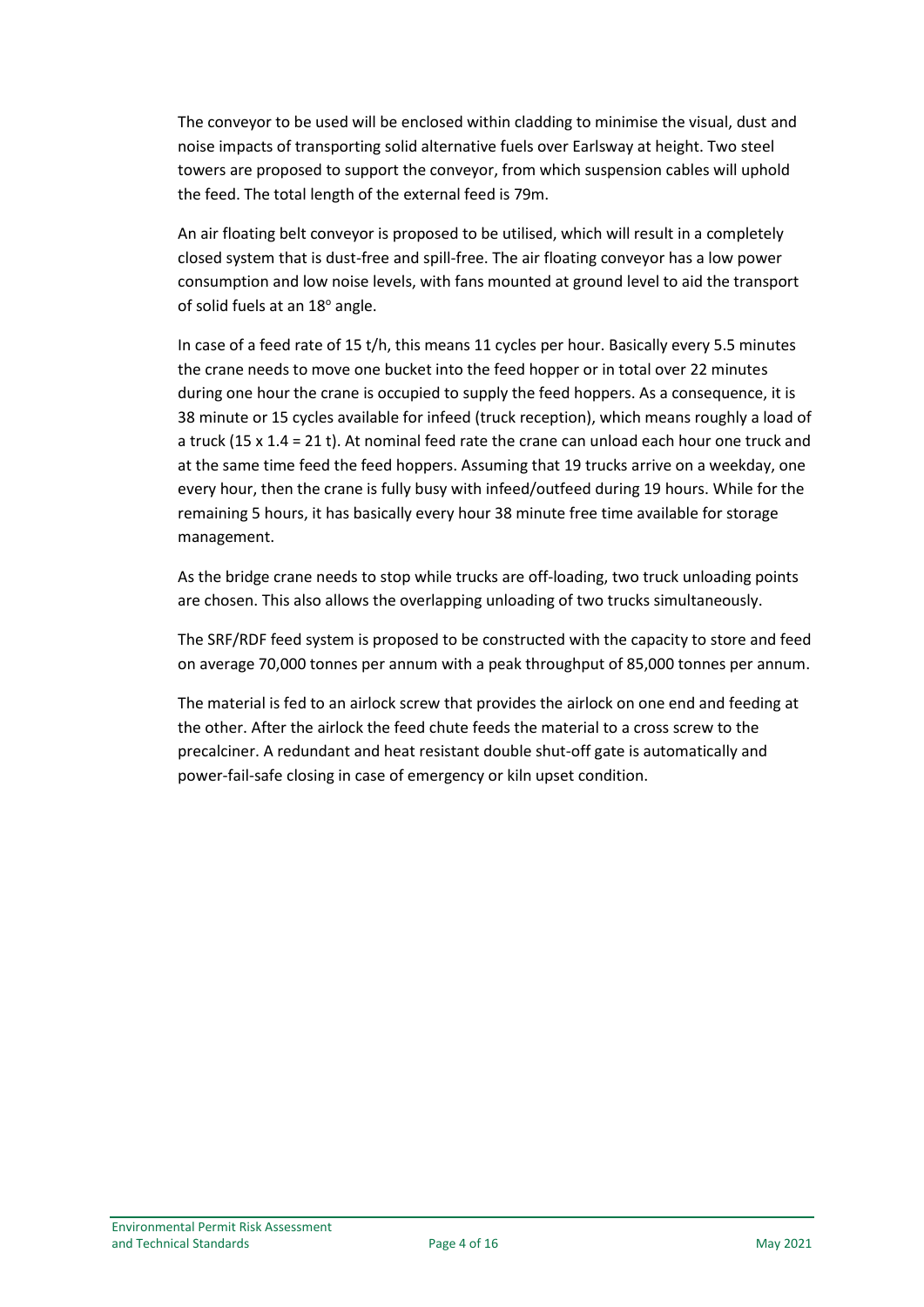# 3 Risk Assessment

The following table contains the risk assessment that has been carried out for the activities proposed at the Geocycle UK Ltd site. Risk Management Techniques specifically implemented as part of the Waste Treatment Sector Guidance note 5.06 are explained in further detail in Section 4.

<span id="page-5-0"></span>

| <b>Hazard</b> | <b>Receptor</b>           | Pathway        | <b>Risk Management</b>                                                                                                                                                                                                                                                                                                                                                                                                                                                                                                                                                                                                                                                            | <b>Probability of</b>                                                                                                                                                             | <b>Consequence</b>                                                                                        | <b>Overall risk</b>                                                                                                                        |
|---------------|---------------------------|----------------|-----------------------------------------------------------------------------------------------------------------------------------------------------------------------------------------------------------------------------------------------------------------------------------------------------------------------------------------------------------------------------------------------------------------------------------------------------------------------------------------------------------------------------------------------------------------------------------------------------------------------------------------------------------------------------------|-----------------------------------------------------------------------------------------------------------------------------------------------------------------------------------|-----------------------------------------------------------------------------------------------------------|--------------------------------------------------------------------------------------------------------------------------------------------|
|               |                           |                | <b>Techniques/Safeguards</b>                                                                                                                                                                                                                                                                                                                                                                                                                                                                                                                                                                                                                                                      | <b>Exposure</b>                                                                                                                                                                   |                                                                                                           |                                                                                                                                            |
| Dust          | Local human<br>population | Wind-<br>blown | Enclosed SRF storage facility.<br>APEX on the beams, cladding<br>and protections against dust<br>deposits. Natural ventilation<br>through dedicated openings.<br>Strategic location of cable trays<br>to prevent dust deposits.<br>All doors are automatic and/or<br>self-closing with facility for<br>manual closing during power<br>outage.<br>Design of roof vents to avoid<br>dust being carried into roof area.<br>Dedusting is not required for the<br>U belt conveyor.<br>Housekeeping.<br>Trucks will be inspected to<br>ensure increased levels of dust<br>are not generated offsite from<br>tyres.<br>Detailed information provided<br>within the Fire Prevention Plan. | Likely - activities<br>carried out can<br>be quite dusty<br>and dust<br>generated during<br>unloading but<br>control measures<br>should prevent<br>dust from<br>reaching receptor | Dust explosion.<br>Potential serious<br>injury/fatality.<br>Nuisance $-$<br>complaints from<br>neighbours | Not significant<br>due to<br>measures taken<br>in design of<br>facility and the<br>management<br>techniques that<br>will be<br>implemented |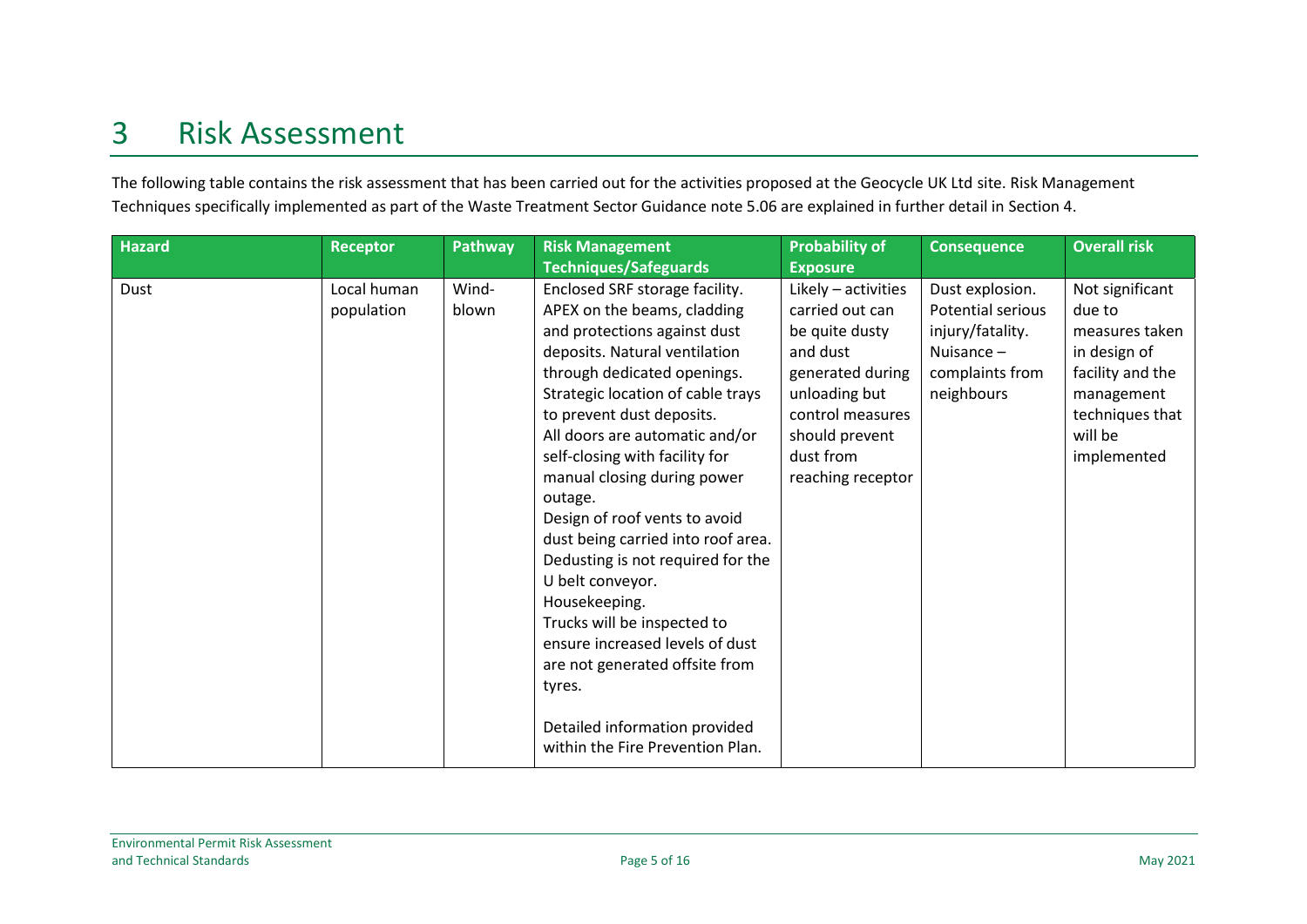| <b>Hazard</b> | <b>Receptor</b>           | Pathway        | <b>Risk Management</b>                                                                                                                                                                                                                                                                                                                                                                                                                                                                                                                                                                                                                                                              | <b>Probability of</b>                                                                                                                           | <b>Consequence</b>                            | <b>Overall risk</b>                                                                                                                        |
|---------------|---------------------------|----------------|-------------------------------------------------------------------------------------------------------------------------------------------------------------------------------------------------------------------------------------------------------------------------------------------------------------------------------------------------------------------------------------------------------------------------------------------------------------------------------------------------------------------------------------------------------------------------------------------------------------------------------------------------------------------------------------|-------------------------------------------------------------------------------------------------------------------------------------------------|-----------------------------------------------|--------------------------------------------------------------------------------------------------------------------------------------------|
|               |                           |                | <b>Techniques/Safeguards</b>                                                                                                                                                                                                                                                                                                                                                                                                                                                                                                                                                                                                                                                        | <b>Exposure</b>                                                                                                                                 |                                               |                                                                                                                                            |
| Litter        | Local human<br>population | Wind-<br>blown | Wind spill protection tent at<br>truck unloading points. Standard<br>operating procedures cover<br>removal of residual debris. All                                                                                                                                                                                                                                                                                                                                                                                                                                                                                                                                                  | Likely - spill of<br>material likely<br>during unloading<br>but control                                                                         | Nuisance -<br>complaints from<br>neighbours   | Not significant<br>due to the<br>management<br>techniques that                                                                             |
|               |                           |                | doors are automatic and/or self-<br>closing with facility for manual<br>closing during power outage.<br>Housekeeping.                                                                                                                                                                                                                                                                                                                                                                                                                                                                                                                                                               | measures should<br>prevent litter<br>from reaching<br>receptor                                                                                  |                                               | will be<br>implemented                                                                                                                     |
| Odour         | Local human<br>population | Wind-<br>blown | Rotation of stock. All stock that<br>is delivered is fresh stock and<br>has to be to a certain<br>specification. Typically 3 day<br>storage time of materials.<br>Material is contained within fully<br>enclosed building and odour<br>emissions through open doors<br>etc. are considered as minimal<br>(only open during unloading)<br>and not noticeable in remote<br>distance. Hall cleaning cycle<br>from bridge crane during night<br>shift.<br>No waste will be stored outside<br>the building.<br>Shape of bunker designed to<br>prevent build ups in corners and<br>allow the grab to remove the<br>maximum amount of material.<br>Seals on doors and unloading<br>points. | Likely - nature of<br>material means it<br>can be quite<br>odorous but<br>control measures<br>should prevent<br>odour from<br>reaching receptor | Nuisance $-$<br>complaints from<br>neighbours | Not significant<br>due to<br>measures taken<br>in design of<br>facility and the<br>management<br>techniques that<br>will be<br>implemented |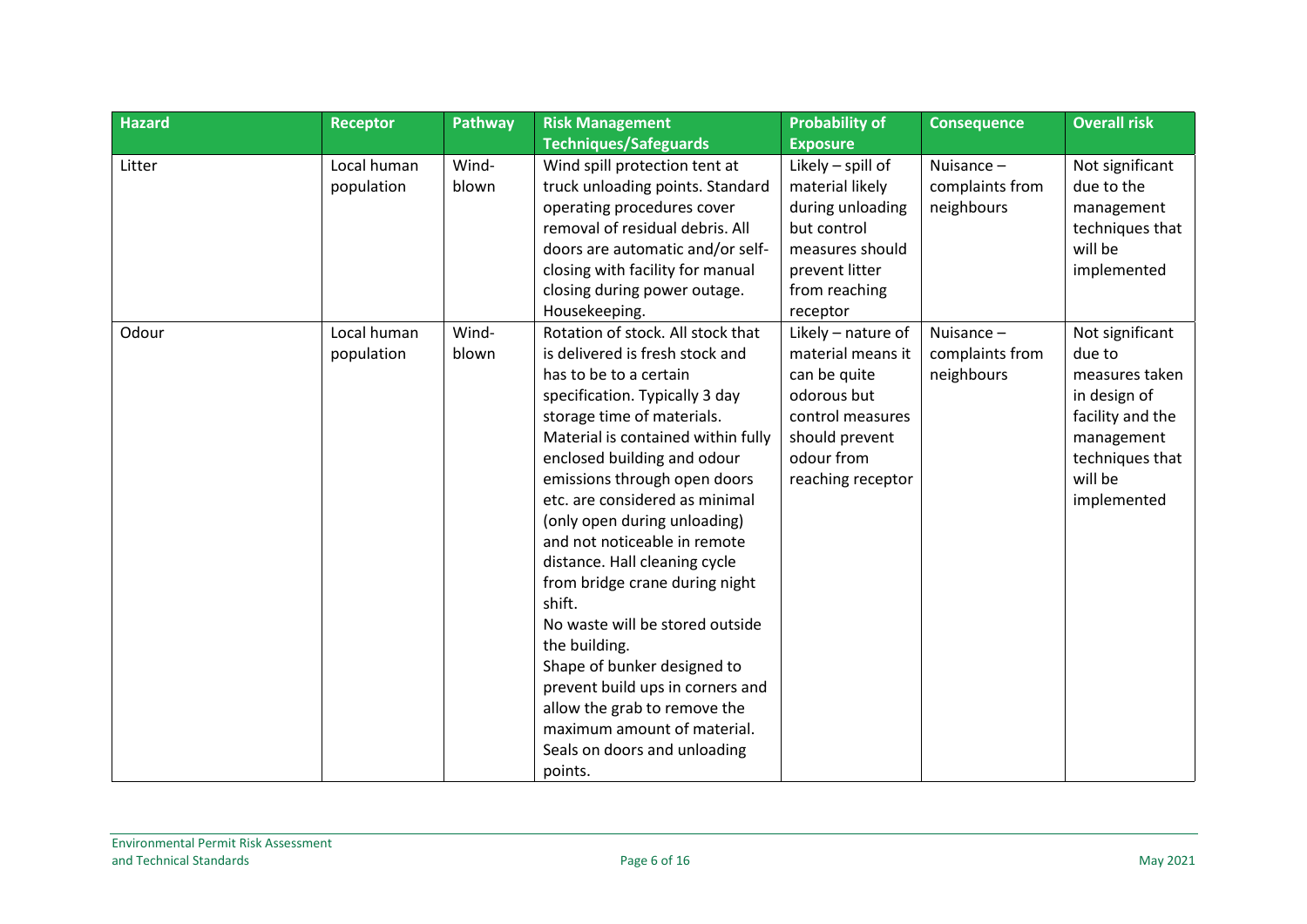| <b>Hazard</b>                                                                                  | <b>Receptor</b>                               | Pathway                   | <b>Risk Management</b>                                                                                                                                                                                                                                                                                                                                                                                                                                                                                                                                                                                                                                                    | <b>Probability of</b>                                                                                                                     | <b>Consequence</b>                                                                                                                                                                                       | <b>Overall risk</b>                                                                                                                        |
|------------------------------------------------------------------------------------------------|-----------------------------------------------|---------------------------|---------------------------------------------------------------------------------------------------------------------------------------------------------------------------------------------------------------------------------------------------------------------------------------------------------------------------------------------------------------------------------------------------------------------------------------------------------------------------------------------------------------------------------------------------------------------------------------------------------------------------------------------------------------------------|-------------------------------------------------------------------------------------------------------------------------------------------|----------------------------------------------------------------------------------------------------------------------------------------------------------------------------------------------------------|--------------------------------------------------------------------------------------------------------------------------------------------|
|                                                                                                |                                               |                           | <b>Techniques/Safeguards</b>                                                                                                                                                                                                                                                                                                                                                                                                                                                                                                                                                                                                                                              | <b>Exposure</b>                                                                                                                           |                                                                                                                                                                                                          |                                                                                                                                            |
| <b>Noise</b>                                                                                   | Local human<br>population                     | Airborne                  | Low noise idlers. Activities<br>within enclosed building.                                                                                                                                                                                                                                                                                                                                                                                                                                                                                                                                                                                                                 | Likely - nature of<br>operating<br>machinery and<br>vehicles but<br>control measures<br>should prevent<br>noise from<br>reaching receptor | Nuisance -<br>complaints from<br>neighbours                                                                                                                                                              | Not significant<br>due to<br>measures taken<br>in design of<br>facility and the<br>management<br>techniques that<br>will be<br>implemented |
| Self-ignition of SRF due to<br>fermentation/moisture<br>content or delivery of hot<br>material | Onsite<br>impact/local<br>human<br>population | Wind-<br>blown<br>(smoke) | Smoke/fire detection and<br>suppression systems.<br>Firefighting hydrants and<br>sprinkler system, water storage.<br>Emergency crane access.<br>Temperature of material<br>monitored on arrival. Adequate<br>separation distances.<br>No hot loads handled onsite.<br>No direct exposure to sunlight.<br>Routine site inspections<br>regarding fire risk will be<br>undertaken to ensure there are<br>no smouldering wastes or<br>indication that a fire has or may<br>start.<br>The programming of the crane<br>will regularly clear material from<br>all areas within the tipping and<br>storage areas. Housekeeping,<br>regular clean down and<br>maintenance of area. | Likely - self-<br>ignition can occur<br>without careful<br>housekeeping<br>and monitoring                                                 | Smouldering fire<br>with smoke<br>generation.<br>Potential for<br>material that<br>needs to be<br>extracted e.g.<br>lump of melted<br>plastic. Potential<br>serious<br>injury/fatality.<br>Onsite damage | Not significant<br>with the<br>management<br>techniques that<br>will be<br>implemented                                                     |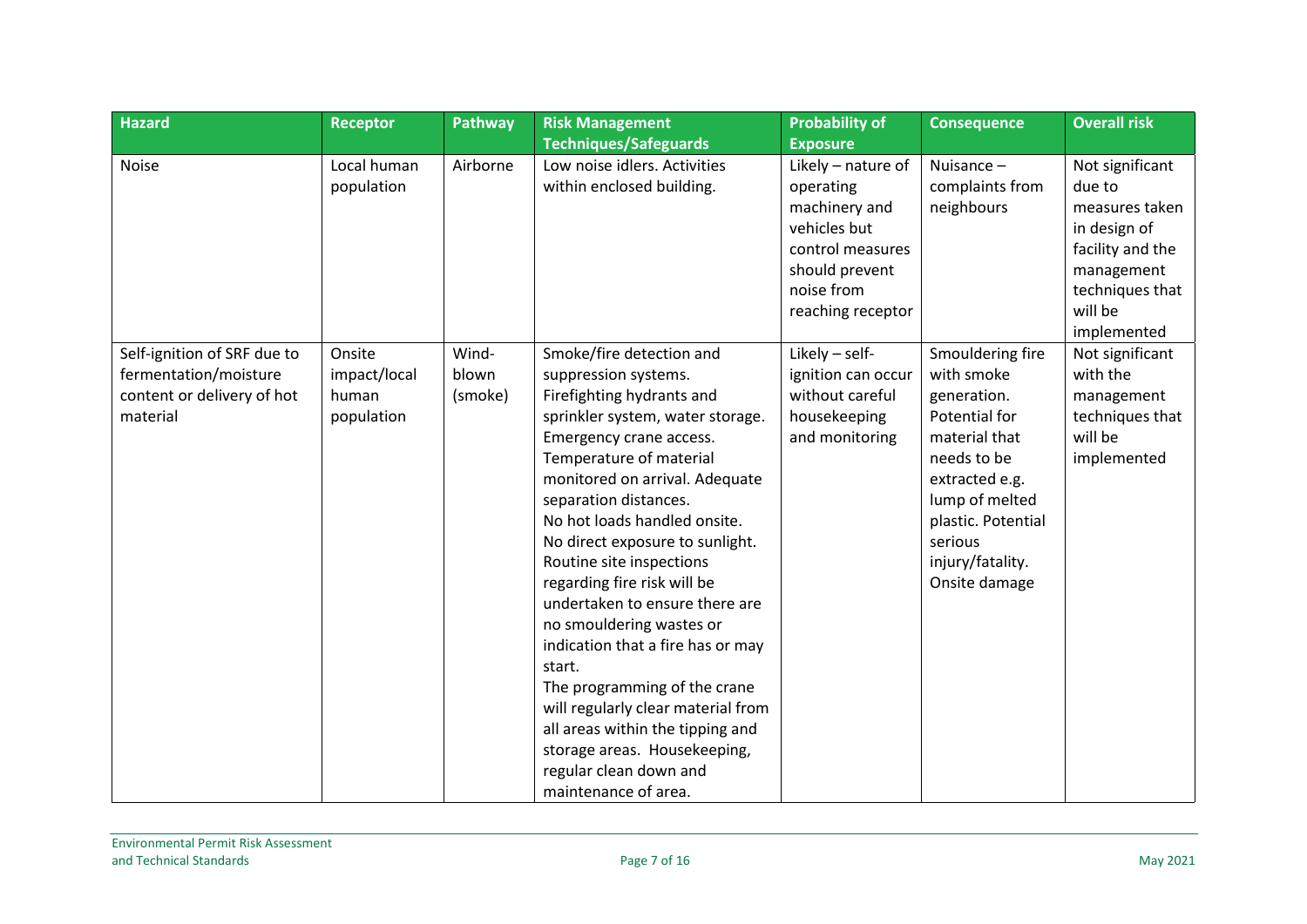| <b>Hazard</b>                                                  | <b>Receptor</b>                | Pathway                                                   | <b>Risk Management</b>                                                                                                                                                                              | <b>Probability of</b> | <b>Consequence</b>                                                      | <b>Overall risk</b>                                                                    |
|----------------------------------------------------------------|--------------------------------|-----------------------------------------------------------|-----------------------------------------------------------------------------------------------------------------------------------------------------------------------------------------------------|-----------------------|-------------------------------------------------------------------------|----------------------------------------------------------------------------------------|
|                                                                |                                |                                                           | <b>Techniques/Safeguards</b>                                                                                                                                                                        | <b>Exposure</b>       |                                                                         |                                                                                        |
|                                                                |                                |                                                           | Detailed information provided<br>within the Fire Prevention Plan.                                                                                                                                   |                       |                                                                         |                                                                                        |
| Contaminated firewater                                         | Cauldon<br><b>Cement Plant</b> | <b>Discharge</b><br>from site<br>to<br>drainage<br>system | Predominantly retained within<br>SRF building. Rainwater basin<br>installed for excess firewater and<br>can be isolated in an emergency.<br>Analysis of firewater before sent<br>for co-processing. | Unlikely              | Contaminated<br>water sent to<br><b>Cement Plant</b><br>drainage system | Not significant<br>with the<br>management<br>techniques that<br>will be<br>implemented |
| Heavy rain/flooding                                            | N/A                            | N/A                                                       | Adequate sizing of rainwater<br>basin used for excess firewater<br>only.<br>Onsite drainage system.                                                                                                 | Unlikely              | Rainwater basin<br>overwhelmed.                                         | Not significant<br>due to<br>measures taken<br>in design of<br>facility                |
| Vandalism/arson                                                | N/A                            | N/A                                                       | CCTV, 2.4 m high boundary<br>fence, restricted access. Outside<br>of normal operating hours, the<br>site entrance will be closed with<br>security gates.                                            | Unlikely              | Onsite damage.                                                          | Not significant<br>with the<br>management<br>techniques that<br>will be<br>implemented |
| System upset/failure and<br>transfer to cement plant<br>halted | N/A                            | N/A                                                       | Materials can be diverted into a<br>waste container for disposal to<br>prevent build-up onsite.                                                                                                     | Unlikely              | Odour/self-<br>fermentation risk<br>due to stockpiles<br>left           | Not significant<br>with the<br>management<br>techniques that<br>will be<br>implemented |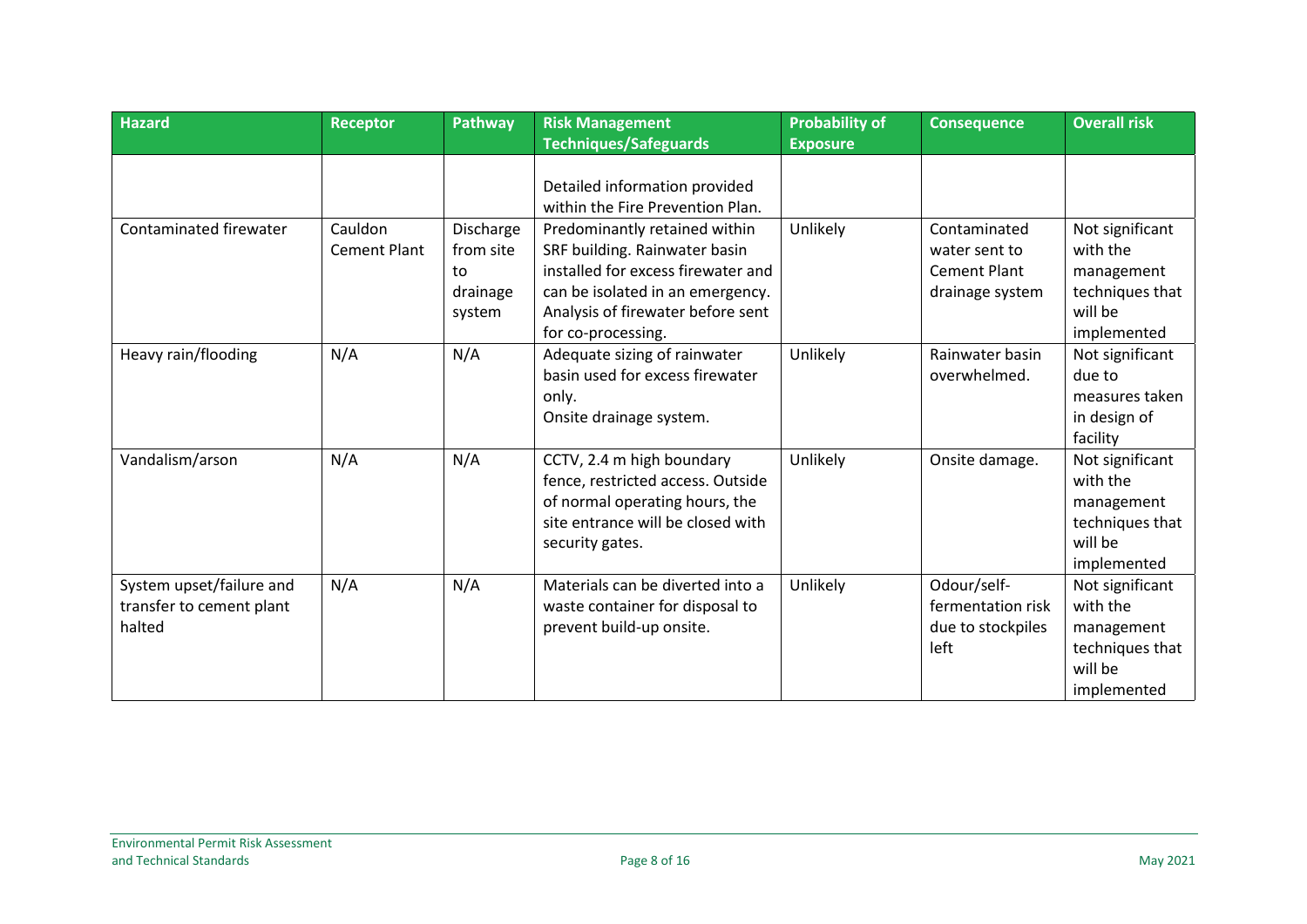#### <span id="page-9-0"></span>3.1 Risk Assessment Summary

Based on the information in the table above, the key environmental issues posed by the AFR platform are in relation to:

- Dust
- Odour
- Noise

There are no point source emissions to air, water, sewer or land from the operation, therefore no screening of emissions against limits has been carried out and the Environment Agency H1 tool has not been utilised.

In terms of dust and odour, both are not expected to cause concern outside of the site boundary and are not expected to be significant in terms of impact on the surrounding environment or populations, specifically with the risk management techniques in place. No significant adverse impacts are therefore proposed to be experienced at any sensitive residential or ecological receptor located within the vicinity of the site.

Due to the nature of the activities, an odour management plan (document reference 009 – Odour Management Plan) has been produced as required and will form part of the site's Environmental Management System.

Regarding noise, a noise risk assessment was carried out by Bureau Veritas as part of the planning application for the site. An assessment of the operational noise impact has been carried out in accordance with British Standard 4142: 2014 to consider the potential noise impact on the nearby residential receptors. The assessment concluded that the noise impact of the plant operation would be below the Lowest Observed Adverse Effect Level at the nearest residential receptors. No specific noise mitigation measures would be required, and the requirements of Staffordshire Moorlands Core Strategy Policy SD4 are considered to have been met. A noise management plan (document reference 010 – Noise Management Plan) has been produced due to the proximity of nearby sensitive receptors and will form part of the site's Environmental Management System.

Cement production operations have been undertaken at Cauldon for many years, at times for long periods with much less stringent environmental controls, without causing adverse impact upon the ecological interest of the area, therefore it is the intention of the Alternative Fuels Platform to uphold the good community relations that the Cement Plant have developed.

#### <span id="page-9-1"></span>3.1.1 Habitats Assessment

A habitats assessment is to be carried out for any Special Protection Area (SPA) or Special Area of Conservation (SAC) located within 5 km of the site boundary. The Peak District National Park Special Area of Conservation (SAC) is located approximately 700 m north of the site (at its closest point). This encompasses The Peak District Dales SAC, Hamps and Manifold Valleys SSSI and Brownend Quarry SSSI. However, as it is believed that there will be no significant cause for concern outside of the site boundary for the activities taking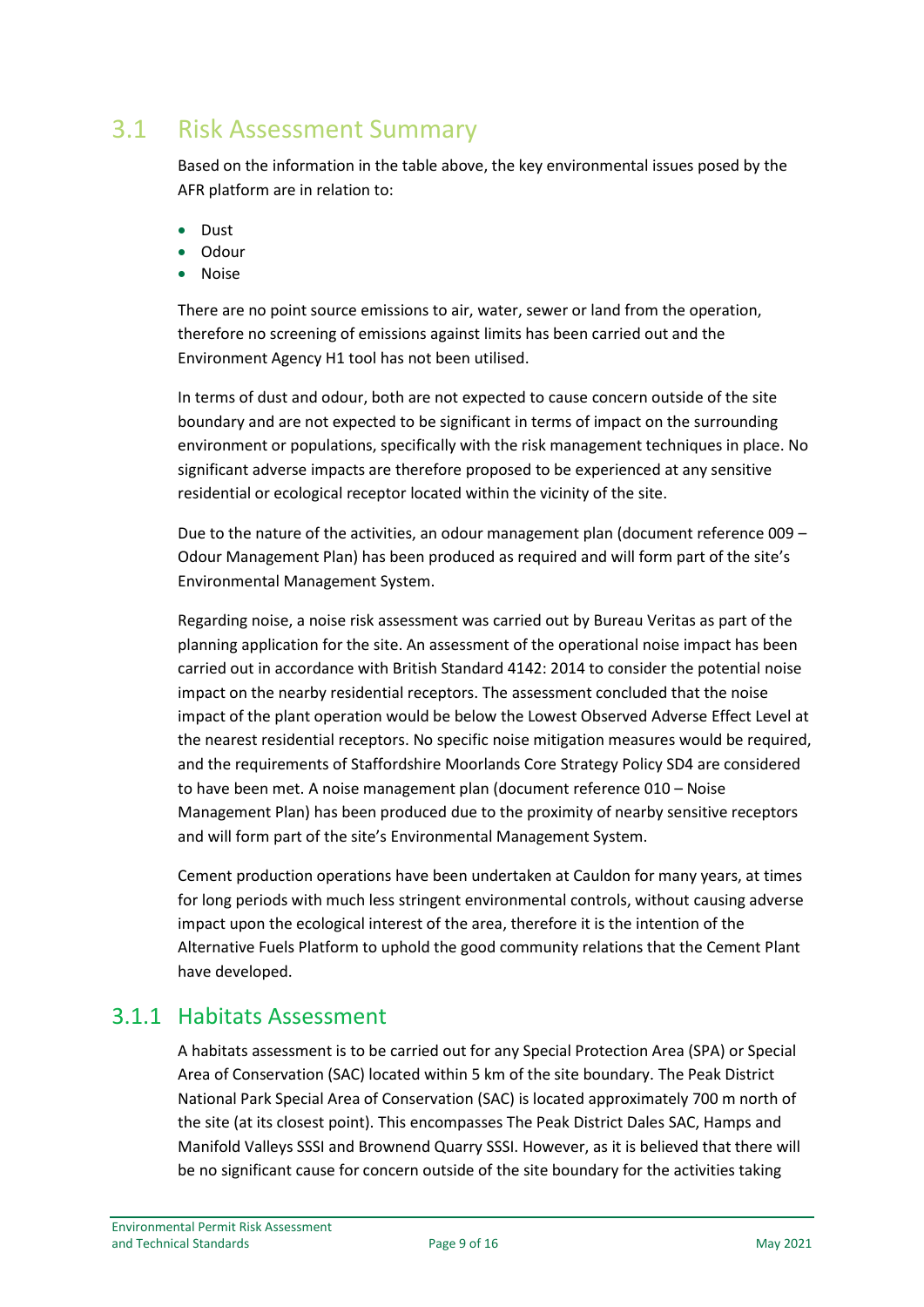place, no further assessment has been carried out on the impact on this receptor from the Alternative Fuels Platform.

A full Environmental Impact Assessment and Cumulative Impact Assessment was carried out as part of the planning application for the site, encompassing an Air Quality Assessment. This took into account the impact of the new platform but only from the perspective of emissions from Cauldon Cement Plant from the change in materials and as such is not applicable here. See the Appendix for the Planning Environmental Statement produced as part of this application, which summarises this assessment.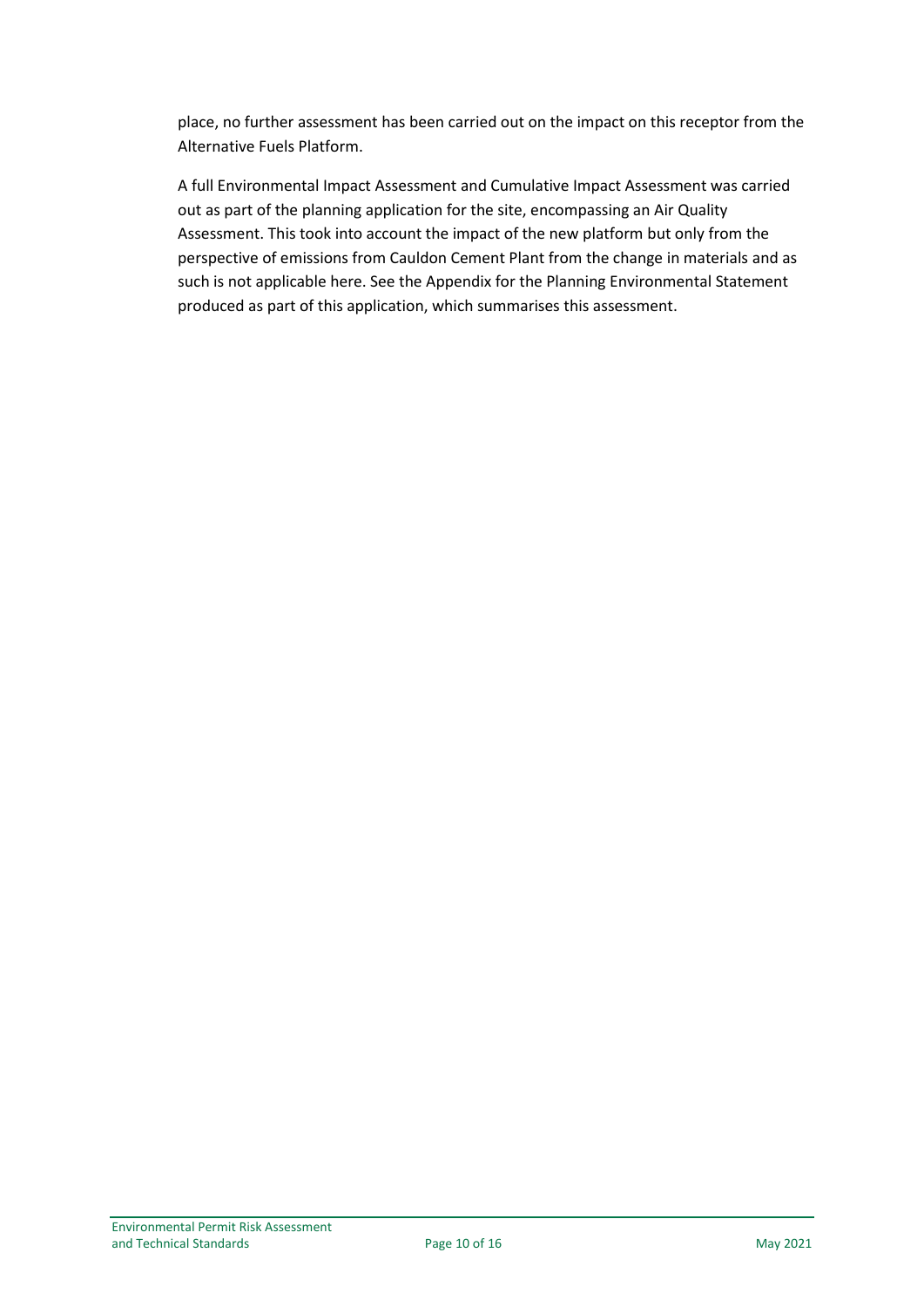# <span id="page-11-0"></span>4 Technical Standards

The design and operation of the Alternative Fuels Platform at the Geocycle UK Ltd site will adhere to the relevant requirements of the Sector Guidance Note S5.06 Guidance for the Recovery and Disposal of Hazardous and Non-Hazardous Waste.

#### <span id="page-11-1"></span>4.1 S5.06 Guidance Note

The following aspects of S5.06 that are applicable to the site and the key operating techniques/measures that will be implemented to adhere to them are as follows. Note: the site is currently at the detailed design stage of the project and this section provides the measures agreed for implementation at this stage. More detailed operating procedures which adhere to the relevant sections of the Sector Guidance note will be created as the project progresses and be in place before the site is in operation.

#### <span id="page-11-2"></span>4.1.1 Waste Pre-Acceptance

The site will operate a pre-qualification and supplier approval process which ensures only approved specification material is received, reducing the potential for incompatible materials to arrive onsite in the first instance leading to adverse reactions.

All records relating to pre-acceptance should be maintained for cross-verification and referencing at the acceptance stage.

#### <span id="page-11-3"></span>4.1.2 Waste Acceptance

The acceptance procedures when waste arrives onsite will serve to confirm the characteristics of the waste; most of the characterisation will have been carried out in the pre-acceptance stage to prevent unacceptable material arriving onsite. This serves to minimise the time a vehicle wishing to unload is waiting.

On arrival the loads will be weighed at the weighbridge and all documents checked. At this stage, the waste tracking system unique reference number will be applied to each delivery that arrives onsite.

Waste acceptance procedures will involve systematic testing and analysis of the contents of solid waste trucks weekly, to ensure the materials are within specification. Nonconforming waste will be turned away/re-directed. Trucks can be directed to the parking area if necessary, which is at a safe distance from the storage hall.

A detailed quality control scheme for inbound, production and outbound material will be introduced. The following analysis must be performed with a frequency of once per week / supplier / stockpile:

- Water content
- Calorific Value
- **Chlorine**
- Heavy Metals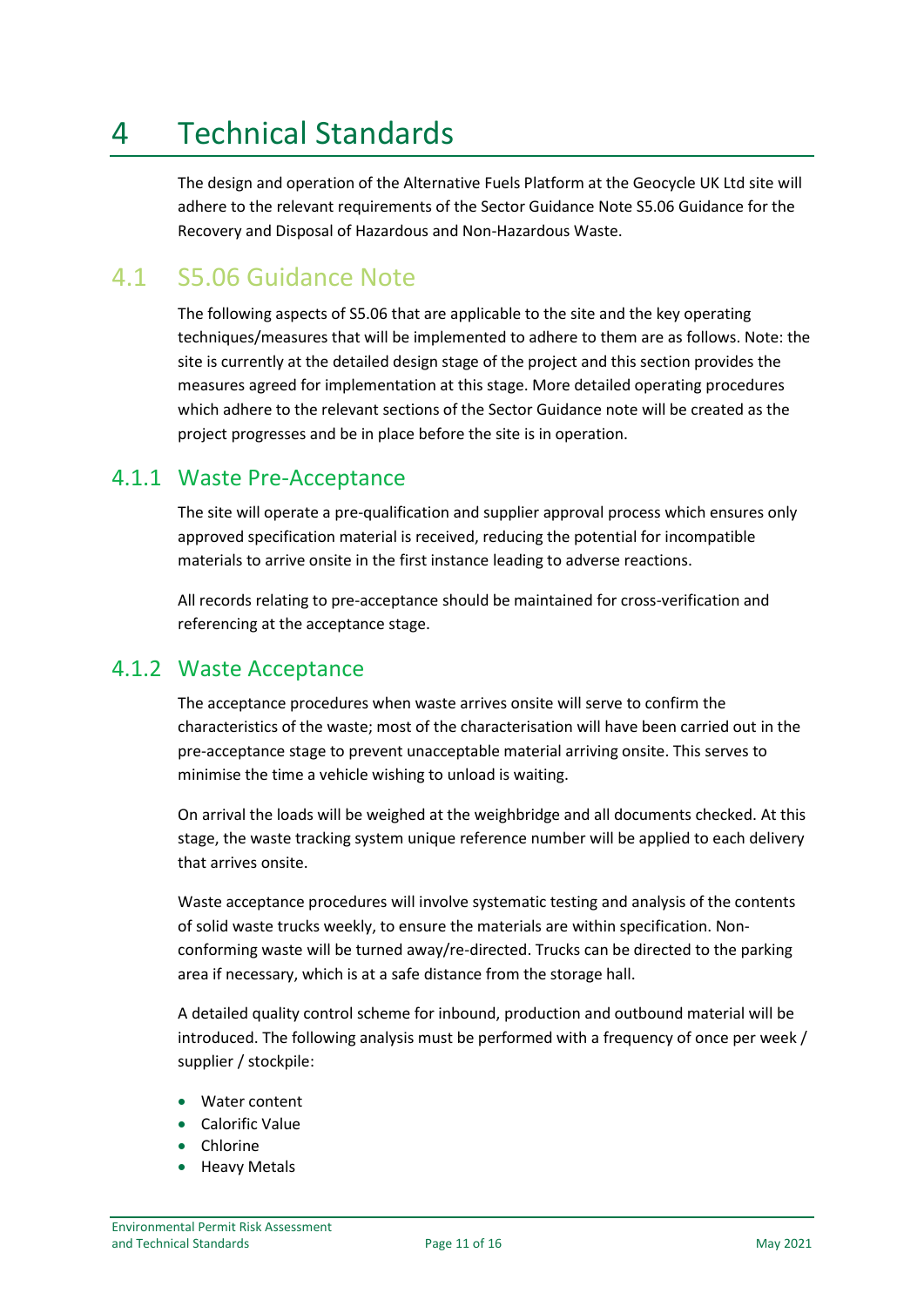- Ash Content
- Hg

Weekly/monthly samples are taken while the truck is unloading (side access door from where a sample can be taken). SRF process samples (from the conveyor belt, e.g. as fired quality) are taken by a manual sampler upstream of the conveyor.

Temperature checks will also be carried out and no hot loads are allowed onsite. Where unsuitable materials are found, the trucks will be turned away or redirected. If approved, the truck will unload the solid fuels into the reception area with the storage hall.

The waste tracking system will hold all the information generated during pre-acceptance, acceptance, storage, and removal off-site. Records will be made and kept up to date on an ongoing basis to reflect deliveries and despatches. The tracking system will operate as a waste inventory/stock control system and include as a minimum:

- date of arrival on-site
- producers' details
- all previous holders
- a unique reference number
- pre acceptance and acceptance analysis results
- package type and size
- record accurately the nature and quantity of wastes held on site, including all hazards and identification of primary hazards
- where the waste is physically located in relation to a site plan
- identification of operator's staff who have taken any decisions re acceptance or rejection of waste streams and decided upon disposal options

All records relating to pre-acceptance will be maintained and kept readily available for cross-reference and verification at the waste acceptance stage. Records will be held in an area well removed from activities to ensure their accessibility during any emergency.

The system adopted will be capable of reporting on all of the following:

- total quantity of waste present on-site at any one time, in appropriate units,
- breakdown of waste quantities on-site that is, awaiting onward transfer
- comparison of the quantity on site against total permitted
- comparison of time the waste has been on-site against permitted limit

Back-up copies of computer records will be maintained off-site.

The following image provides a snapshot of various aspects that will be tracked within the system and the inputs, activities and outputs for each.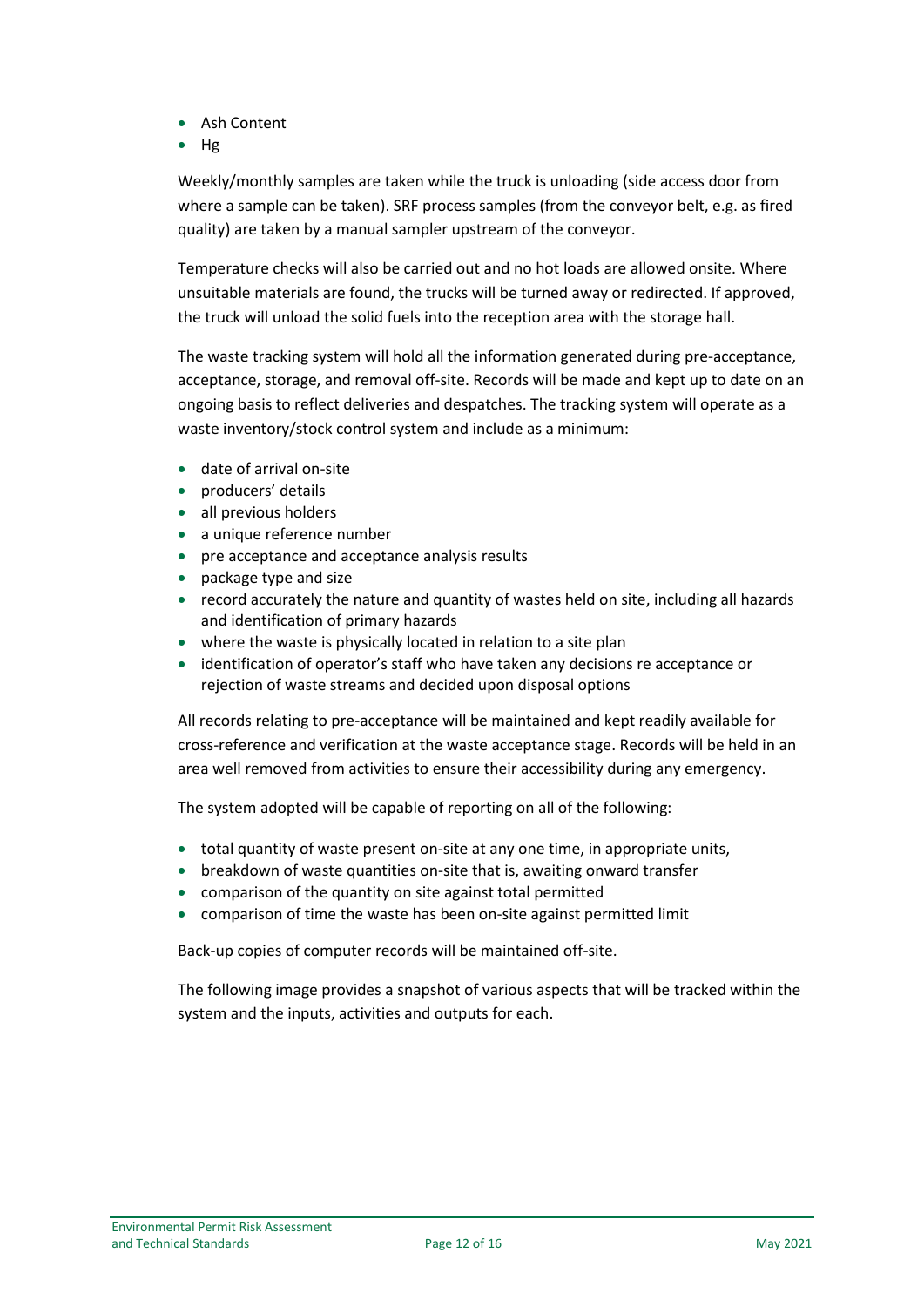

**Figure 1 Tracking system snapshot**

#### <span id="page-13-0"></span>4.1.3 Waste Storage

All waste accepted onto the site will be allowed to be tipped into the enclosed storage hall. The surfacing of the building will be concrete.

The storage hall is located well away from any watercourses and sensitive perimeters, and a security fence is in place to prevent vandalism.

Procedures will be in place to ensure the storage hall is inspected regularly and routine site inspections regarding fire risk will be undertaken to ensure there are no smouldering wastes or indication that a fire has or may start.

The following details regarding storage will also apply:

- Typical 3-day storage time for materials.
- During periods of prolonged maintenance, the storage hall pile will normally be 'run down' to substantially reduce material volumes. In the event of unforeseen failure the material may stay in the storage hall longer but monitoring will take place.
- Waste will be managed, regularly rotated by different zones via the bridge crane activity.
- Separation distances between process areas, site perimeter, occupied buildings and truck waiting areas area are a minimum of 18.5 m.
- A feature of the bridge crane is to carry out 'hall' cleaning cycles during the night shift.
- Waste will not be exposed to direct sunlight to minimise external heating.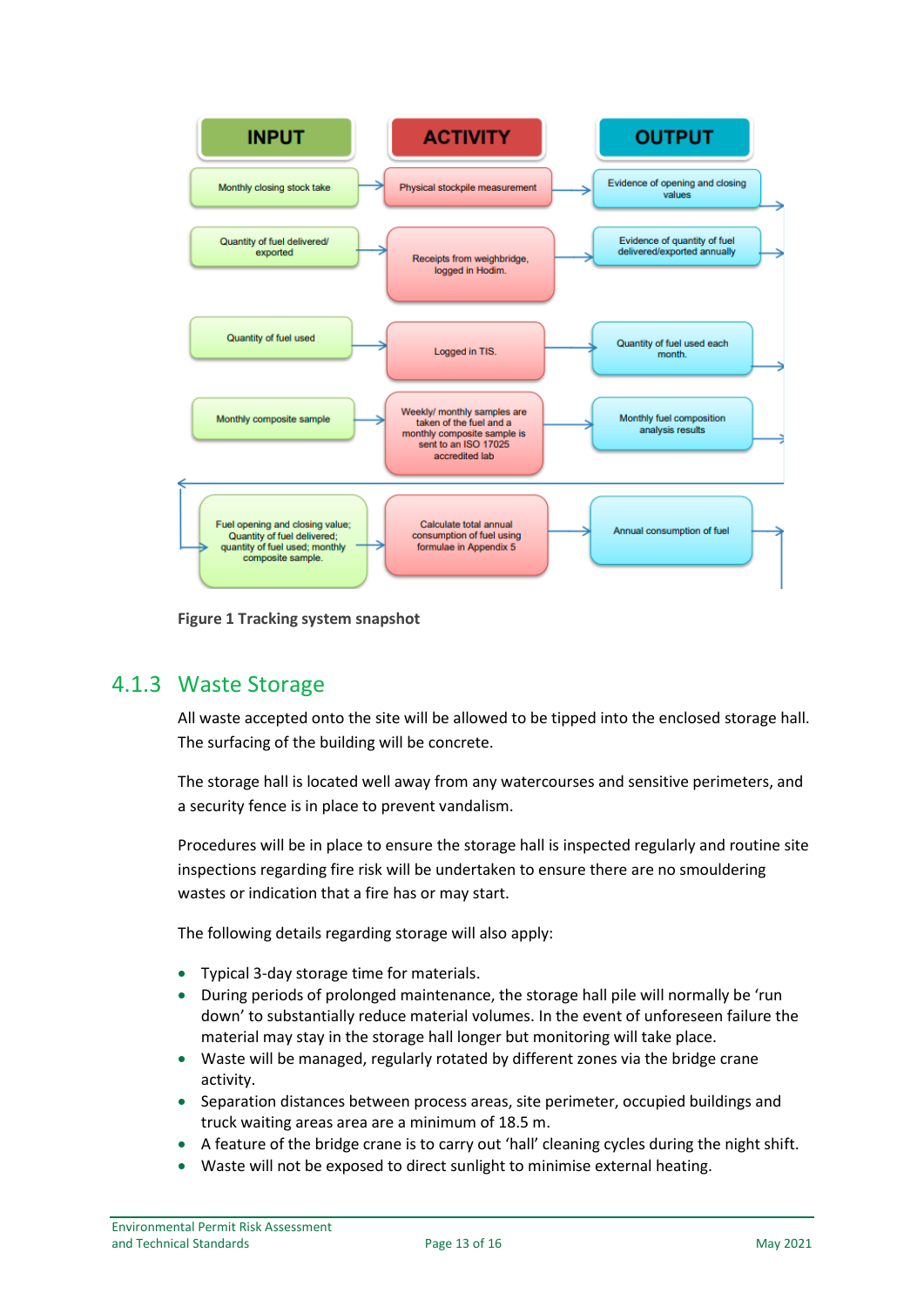#### <span id="page-14-0"></span>4.1.4 Point Source Emissions

There will be no point source emissions to air, land, water or sewer from the proposed activities.

#### <span id="page-14-1"></span>4.1.5 Fugitive Releases

The following techniques will be employed to prevent fugitive emissions:

- The SRF storage facility and conveyor system will be enclosed, no storage foreseen elsewhere onsite.
- Stock will be rotated and managed to prevent build up.
- APEX will be installed on the beams within the storage hall.
- Trucks will be inspected to ensure increased levels of dust are not generated offsite from tyres.
- Cladding and protections against dust deposits will be installed in the storage hall.
- There will be natural ventilation designed in such a way there will be no fugitive emissions outside the building.
- Strategic location of cable trays within the storage hall to prevent dust deposits.
- There will be a wind spill protection tent at the truck unloading points.
- Standard operating procedures will cover removal of residual debris.
- All doors are automatic and/or self-closing with the facility for manual closing during power outage.
- General good housekeeping will be ensured onsite.

#### <span id="page-14-2"></span>4.1.6 Odour

The general nature of the materials brought onsite means in some instances it can be quite odorous. However, due to the measures to be implemented, it is not believed that odour will be a significant issue. Material is contained within a fully enclosed building and odour emissions through open doors (only open during unloading) and roof openings for natural ventilation are considered as minimal and not noticeable in remote distance or the public highway. There will be regular rotation of stock and all stock that is delivered is fresh stock and has to be to a certain specification (as defined within the pre-acceptance and acceptance stages). The site will typically operate a 3 day storage time of materials to prevent build up and there will be hall cleaning cycles from the bridge crane during the night shift. The shape of the bunker will be designed to prevent build ups in corners and allow the grab to remove the maximum amount of material. No waste will be stored outside the building.

#### <span id="page-14-3"></span>4.1.7 Management

Details of the management of the site are provided within reference 001 Geocycle Management System Summary and thus are not repeated here.

#### <span id="page-14-4"></span>4.1.8 Raw materials/water use

Raw materials on site are limited to the solid fuels and the opportunities for waste minimisation are limited given the nature of the site. Water use is limited to sprinklers and firewater.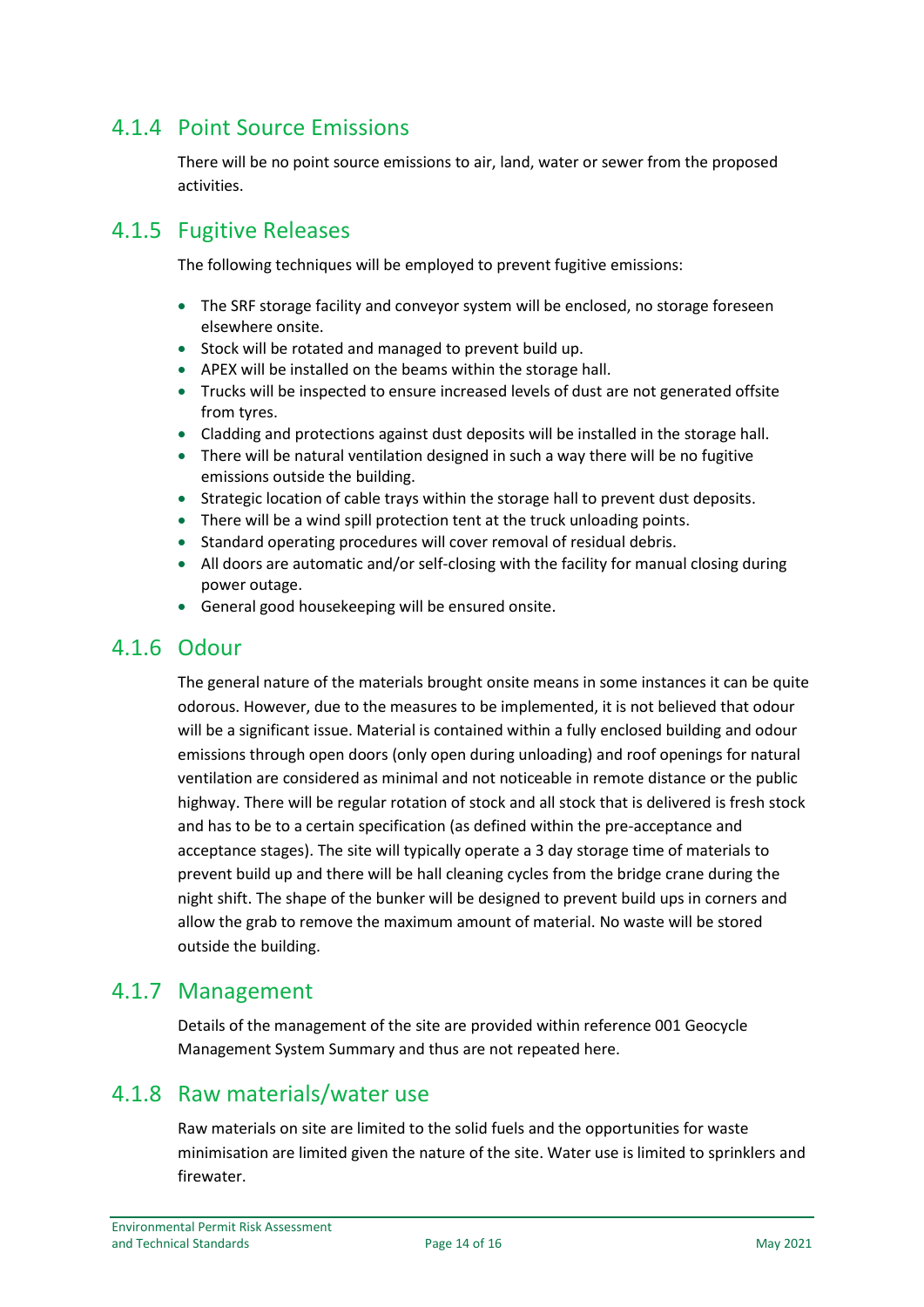#### <span id="page-15-0"></span>4.1.9 Waste recovery/disposal

Not applicable due to the nature of activities.

#### <span id="page-15-1"></span>4.1.10Accidents

The accident management plan will form part of the Management System implemented onsite, in line with the overarching Integrated Management System operated by Aggregate Industries.

#### <span id="page-15-2"></span>4.1.11Noise

Good practice measures are proposed to reduce noise and vibration at the facility. These include the storage of wastes within a building, maintenance of plant and equipment and low noise idlers. As discussed earlier, a noise assessment was carried out as part of the planning application for the site and showed noise to be an insignificant issue.

#### <span id="page-15-3"></span>4.1.12Monitoring

No continuous or detailed emissions monitoring will be carried out due to there being no point source emissions to air, land, water or sewer from the activities and fugitive emissions deemed to cause no adverse impacts to the surrounding environment/populations.

A monitoring and complaints procedure will be implemented to ensure that dust, odour, noise and litter are limited and mitigated against. Any complaints will be responded to promptly to uphold the good community relationships that are currently in place with Cauldon Cement Plant.

Routine site inspections regarding fire risk will be undertaken to ensure there are no smouldering wastes or indication that a fire has or may start due to self-ignition.

Records shall be kept of any monitoring/inspections carried out.